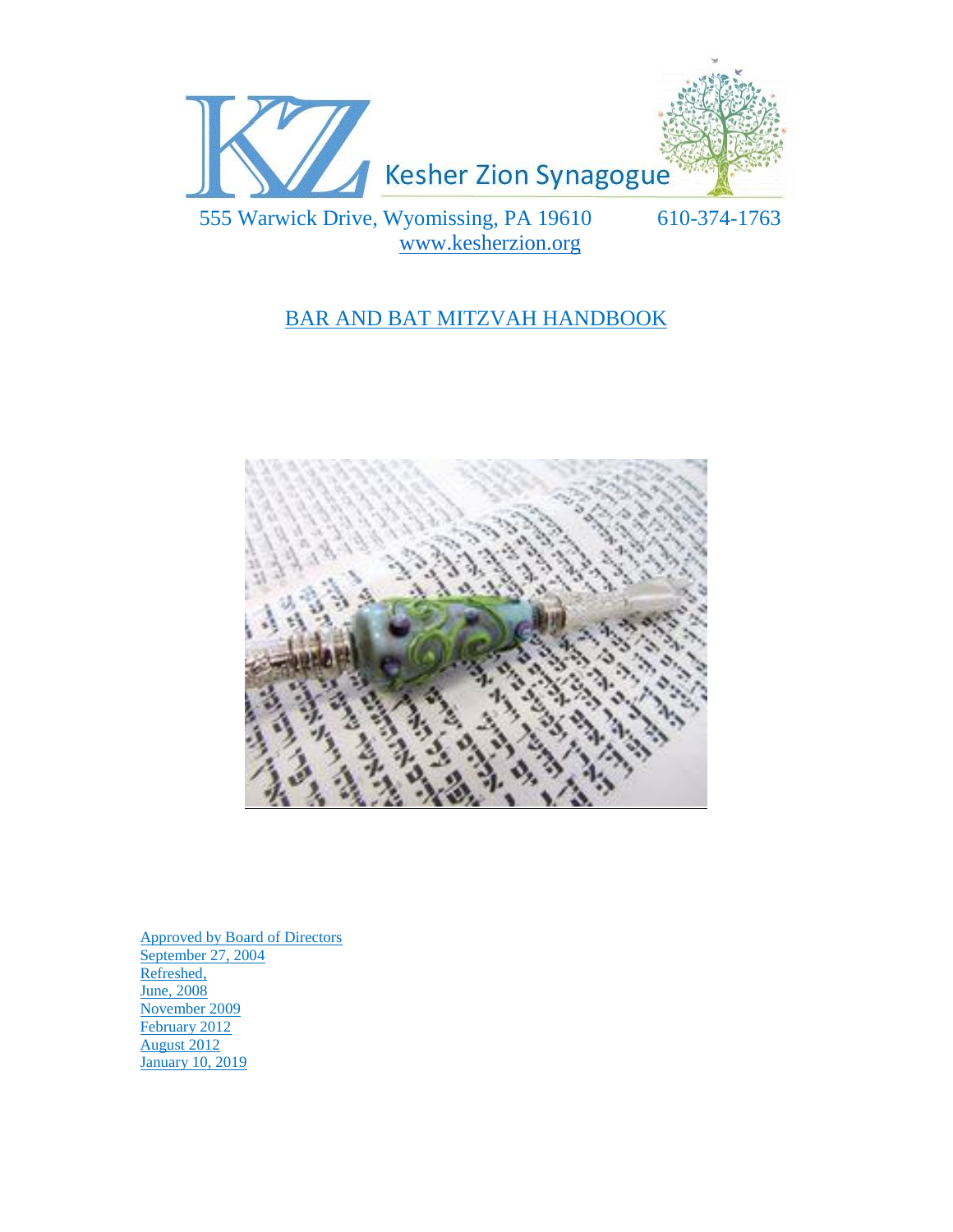#### Dear Friends,

You are about to begin an exciting and rewarding period in the life of your family. We at Kesher Zion are here to assist you in making your child's bar/bat mitzvah as enjoyable, satisfying, and meaningful as possible.

Bar/Bat mitzvah is a time-honored religiou**s** rite of passage, whose purposes are halachic*,* symbolic and celebratory. Essentially, this is a time for the young person to celebrate his or her adult membership in the Jewish community by demonstrating proficiency in Jewish studies, practice, and ritual.

The bar/bat mitzvah is an opportunity to showcase a young person's accumulated Jewish knowledge and skills. It is also a chance for a young person and his or her family to demonstrate their commitment to continued participation in the religious, spiritual, intellectual, and communal aspects of Jewish life.

The Shabbat service, as well as the celebration that follows the service, should be planned to highlight Jewish values and serve as a memorable Jewish rite of passage, not only to the initiate, but to his or her family and community as well.

The congregation and its leadership are here in order to help each bar/bat mitzvah family plan the most educationally effective and spiritually uplifting Simcha as possible.

Let us, all together, make the bar/ bat mitzvah experiences in our congregation memorable and significant events.

Mazel Tov,

Kesher Zion Synagogue

Approved by Board of Directors: September 27, 2004 Refreshed, June, 2008 Rewritten/Approved by Board of Directors: January 2019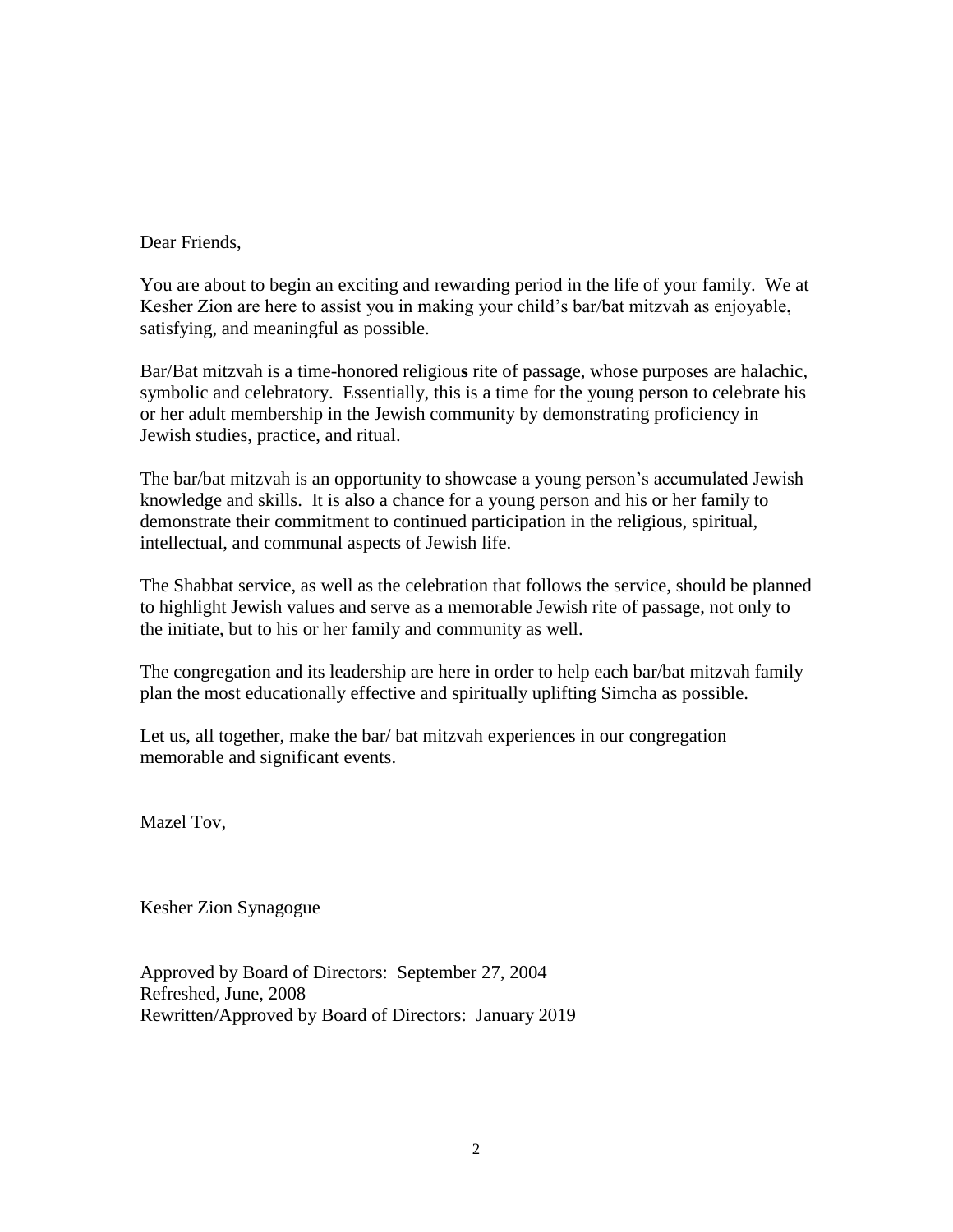#### EXPECTATIONS:

We believe the following expectations will achieve the best results and most meaningful experience for your child. We require parents to follow these guidelines:

- 1. Your child should be enrolled in an appropriate Hebrew School for an appropriate period of time, as determined through consultation with the Rabbi.
- 2. Your child should complete Hebrew School studies for the balance of the school year during which the celebration takes place.
- 3. Your child should take tutorial lessons with the Rabbi or another tutor on a weekly or as-needed basis for individual instruction. For the Saturday morning service, the bar/bat mitzvah student will consult with the Rabbi concerning his or her involvement. On Saturday morning, the student will chant his or her haftorah and deliver a short sermon. The bar/bat mitzvah student may have considerably more involvement in the services as decided by the Rabbi and the family, and according to the student's abilities. This could include, but is not limited to, Saturday morning's Psuekay D'Zimrah, Shacharit, the Torah Service, and Musaf (for specific prayers, please consult with the Rabbi). Participation in a Saturday afternoon Havdallah service is available at the discretion of the Rabbi.

**Note**: Parents should make every effort to attend Shabbat and Holiday services with their children in order to become familiar with the service and its content. Family attendance demonstrates to your child how seriously you take the meaning of this important day.

**Dress Code for Services**: Since young people will be on the bimah on Shabbat morning, it is especially important that their dress be appropriate for synagogue.

# INSTRUCTION AND PREPARATION:

A date for the bar/bat mitzvah will be assigned by the Rabbi. Preparation and instruction for the ceremony takes place with the Rabbi. This is in addition to regular Hebrew School studies and does not take place during regular classroom hours of instruction. Learning the Shabbat service is best accomplished by attending the service. Attendance in Hebrew School, individual tutoring sessions, and services are all critical.

#### **The Curriculum**:

Bar/Bat mitzvah training requires an investment of time, effort, and self-study. Written study material and recordings provide a review of materials gone over in private lessons and Hebrew School. In addition, each student will have a weekly private tutorial with the Rabbi beginning one year before the assigned date. Parents should take an active role in seeing that the assigned materials are studied.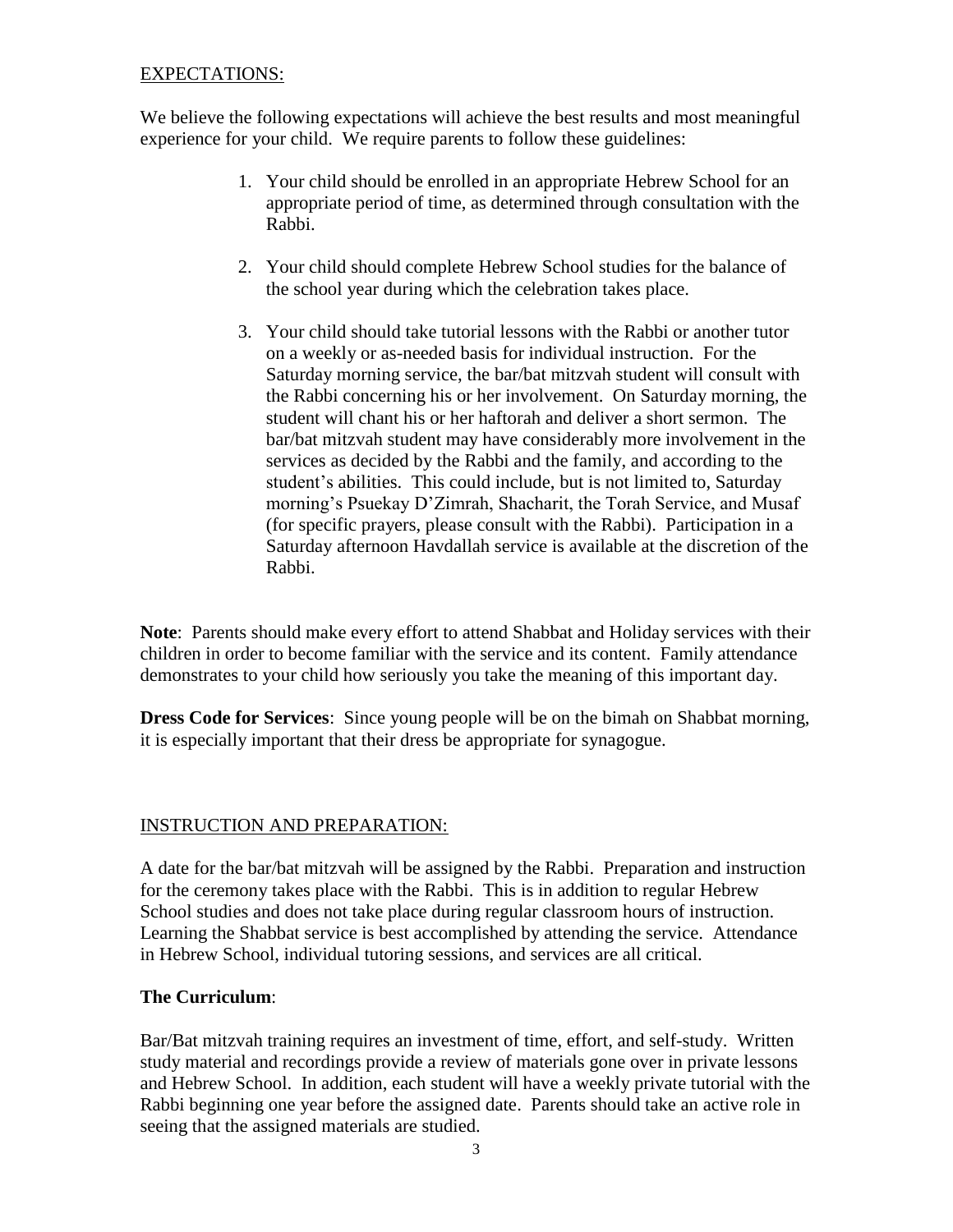#### **Dress Rehearsal:**

An integral part of the preparation for the ceremony is the dress rehearsal where the immediate family and the clergy walk through various aspects of the service. This insures that everyone is comfortable and familiar with the procedures. This rehearsal should be scheduled with the Rabbi and the office at least two weeks ahead of the bar/bat mitzvah. The rehearsal may be a good opportunity for staged photographs; or there may be another time to be scheduled at the Rabbi's convenience.

#### ADDITIONAL POINTS:

#### **Please Note**:

When printing your invitation, please indicate 9:30 a.m. for Shabbat morning services.

On Saturday, the following aliyot will be made available: a Kohen, a Levi, and five others, plus the bar/bat mitzvah student. The parents should submit to the Rabbi the complete Hebrew names including the father's name and status (Kohen, Levi, Israelite) of those to be honored. The blessings for being called to the Torah are available from the Rabbi. All individuals having an aliyah will be asked to move to the front row of the synagogue at the beginning of the Torah service.

#### **Conduct for Family and Guests**:

The congregation cannot legislate good taste, but people can contribute to the dignity of the ceremony by having family and friends follow these guidelines.

- 1. People are going to be overjoyed at seeing family and friends at this festive occasion. Kindly withhold greetings while in the sanctuary during the service.
- 2. It is most appropriate to invite all of your child's Hebrew School classmates, and any other school friends that they desire. Encourage them to attend the ceremony as well as the party or celebration. It is also inconsiderate to walk in and out of the Sanctuary during the service.
- 3. Cell phones or other hand-held electronic devices are not permitted in the sanctuary on Shabbat. Please inform your guests (especially the teenagers) to leave their devices at home or in the car.

# **Shabbat Bulletin:**

The synagogue prepares a weekly Shabbat Bulletin. On the occasion of a bar/bat mitzvah, the family may develop their own personalized version.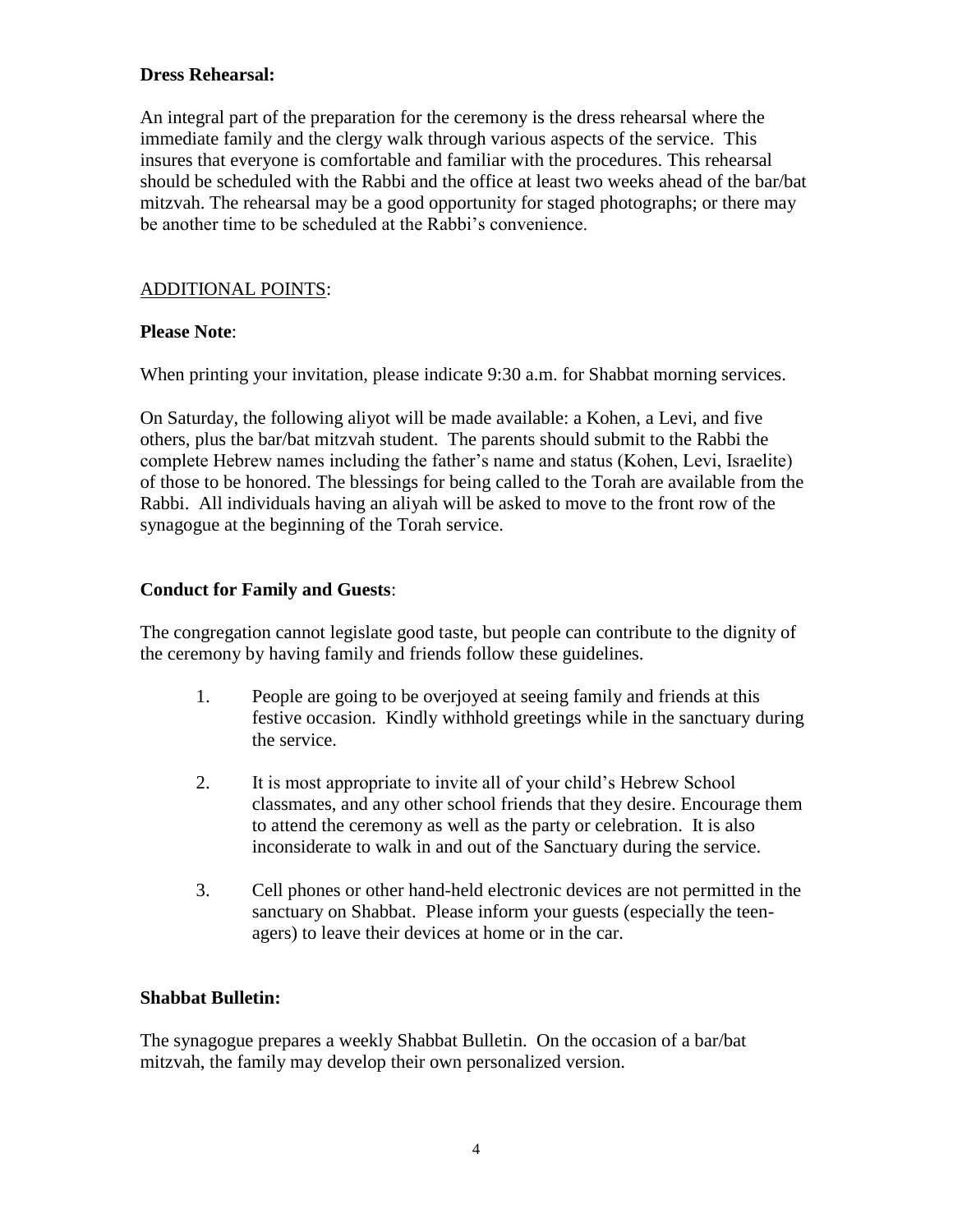#### **Bulletin Article and Photo**:

Your child's photograph along with a brief article will be featured in the Kesher Zion Bulletin the month of his or her event. Please submit these items to the synagogue office at least one month in advance of the event.

#### **Future:**

It is important not to view the bar/bat mitzvah as the end-goal of your child's Jewish education. Despite the elation at passing this step and the phrase, "Today I am an adult," a twelve- or thirteen-year-old is little prepared to accept or understand all adult Jewish responsibilities. The ceremony is only a public statement that indicates a willingness to be counted as a Jew. It is a stepping stone and transitional point in your child's emerging Jewishness.

Your child should continue to attend Hebrew School, completing the year. Following that, he or she should enroll in one of the available teenage programs in our area. The Rabbi will be happy to advise.

Please accept the very best wishes of the entire congregation on this happy occasion. We are delighted to celebrate with you. May the beautiful memories of this joyous Simcha enrich your lives for many years to come!

# BAR AND BAT MITZVAH POLICIES AND PROCEDURES

# Reservations:

- 1. Reservations for functions will be accepted only from members in good financial standing. **All tuitions, dues and fees, etc. must be current.**. If you have difficulty in fulfilling the above, contact the Dues Committee at least two months in advance.
- 2. The family is required to sponsor and attend the Kiddush to be held in the Social Hall following Saturday services. Kiddush can be supplied by hiring a kosher caterer.

#### Arrangements:

- 1. All arrangements need to be made through the office. Since KZ and RCOS must coordinate their use of the Sanctuary and the Social Hall, a date should be set at least 18 months in advance.
- 2. A security deposit of \$350 should be paid to RCOS at the time of the reservation.
- 3. An event's fee of \$200 should be paid to KZ two weeks before the service.
- 4. There may be insurance costs for renting the Social Hall. Please consult with RCOS.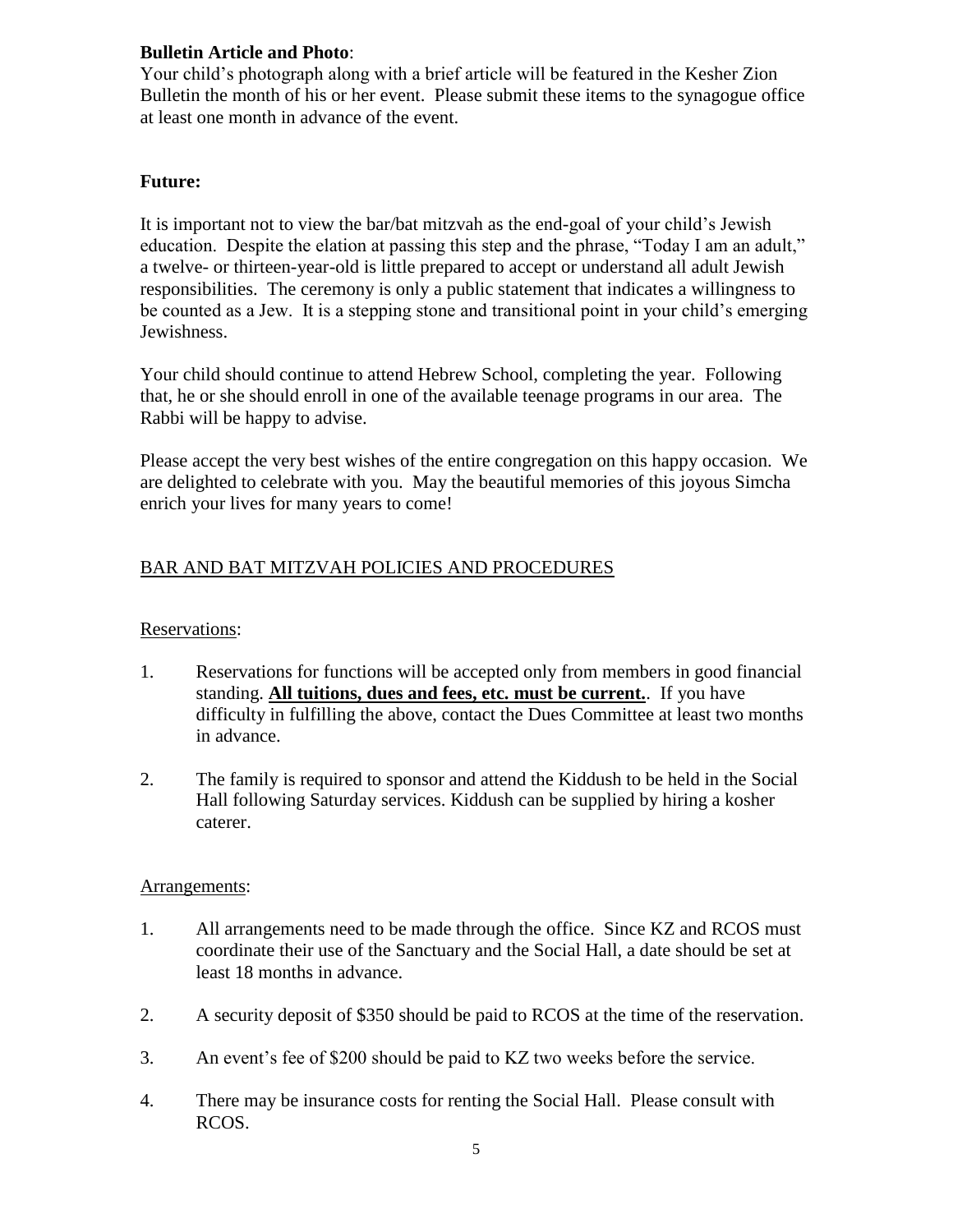- 5. The Kesher Zion custodian is available to set up tables and chairs or to assist your caterer during his normal working hours. All diagrams of table arrangements must be submitted at least two weeks in advance.
- 6. The synagogue is closed on Fridays after 3:00 p.m. Therefore, all food and flowers and decorations must be delivered by 1:00 p.m. Two weeks notice is required if the synagogue has to be opened for your caterer on Friday afternoon and/or if the custodian has to remain in the synagogue Friday evening beyond his normal working hours. In either case, you will be billed at the current rate per hour for the custodian's service.
- 7. Saturday morning the synagogue opens at 9:00 a.m. Two weeks notice is required if your caterer must arrive earlier. For a Saturday luncheon, there will be an hourly charge for our custodian's services beyond his normal working hours  $(1:30 \text{ p.m.}).$
- 8. Arrangements to use the Social Hall for any Saturday evening or Sunday reception must be made in advance with RCOS, ideally when the date of the bar/bat mitzvah is reserved The synagogue requires that the custodian be present during all the time a caterer is in the building. Saturday evenings and all day Sundays are not our custodian's normal working hours and there will be a charge for this service. See the attached fee schedule for using the Social Hall at these additional times and for the payment for the custodian.

# Catering:

- 1. All caterers must be approved by the Rabbi before they will be permitted to enter the kitchen for preparation or service of food.
- 2. Since the bar/bat mitzvah is also a regular Shabbat service, open to the community, please add 20-30 additional people to your head count for Kiddush.
- 3. The kitchen must be left in an orderly condition as assessed by the synagogue staff.

# Alcoholic Beverages:

1. All alcoholic liquids brought into the synagogue building shall be covered by the Pennsylvania Liquor Tax Stamp. All wines must be labeled Kosher. Kesher Zion does provide a wine store. Contact the office if you would like to buy wine directly from KZ.

# Cooked Food and Baked Goods:

1. No cooked food or baked goods from private homes is permitted into the synagogue under any circumstances.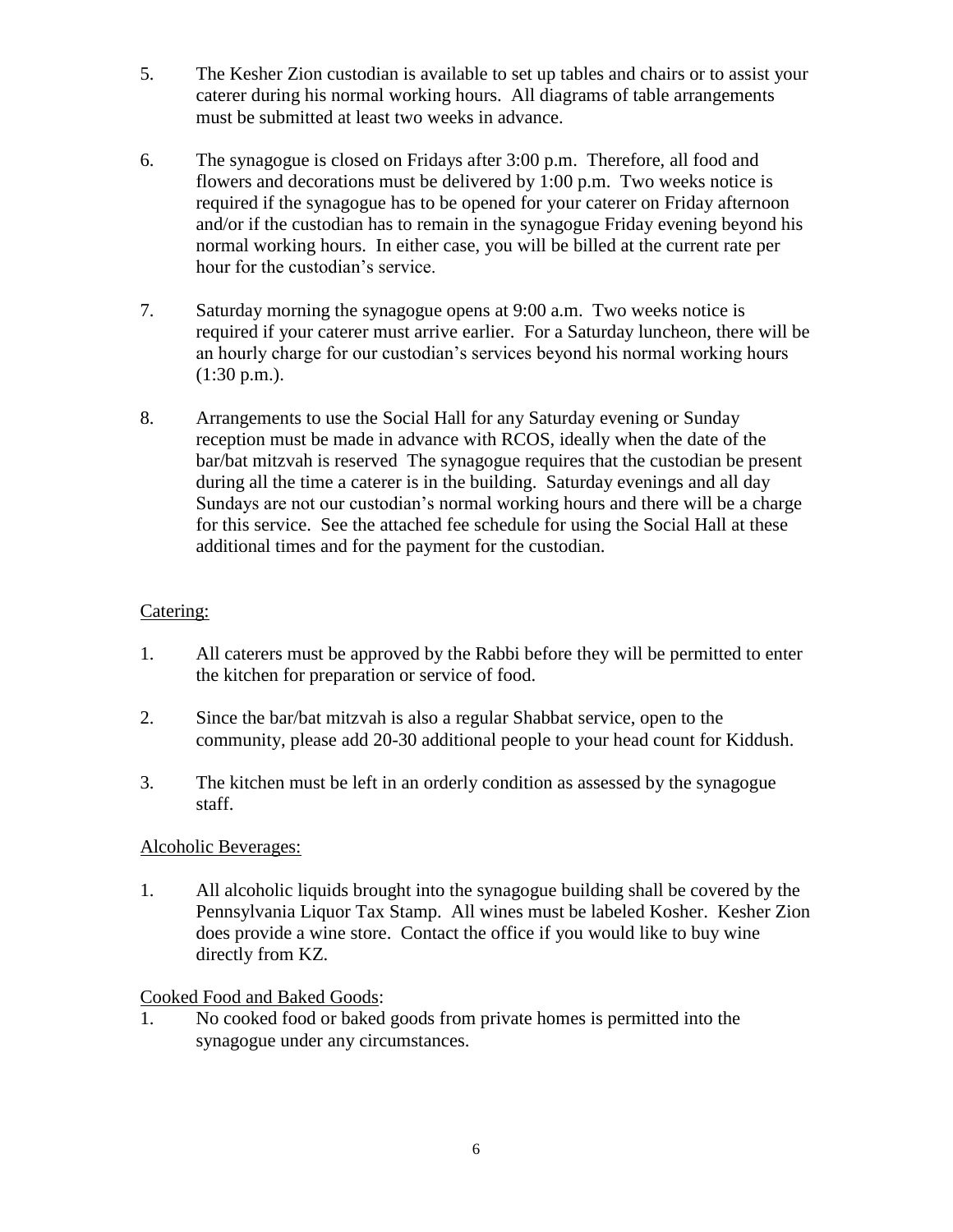# SABBATH AND KASHRUT RULES

It is necessary that all persons using the facilities of our synagogue follow these important rules:

- l. Nothing is to be cooked in the synagogue kitchens on the Sabbath, i.e. from Friday sundown until Saturday sundown.
- 2. Nothing is to be brought into the synagogue or taken out of the synagogue from Friday at 4 p.m. until after sundown on Saturday evening.
- 3. All food and beverages brought into the synagogue must fulfill the requirements of being kosher.
- 4. Menus are to be checked in advance by the Rabbi to ascertain that everything complies with the kosher laws.
- 5. No prepared food—cooked food or baked goods—is to be brought into the synagogue from private homes under any circumstances.
- 6 No photography or audio recording equipment will be permitted on the Sabbath.
- 7. Proper decorum of the children at services should be observed.
- 8. It is expected that family and guests will arrive promptly for the 9:30 a.m. Saturday morning service.
- 9. The synagogue is a non-smoking facility.
- 10. The use of cell phones and other electronic handheld devices is not permitted on Shabbat. Please leave all such devices at home or in the car. Please be sure your family and guests are aware of this practice.

# ANY EXCEPTIONAL CIRCUMSTANCES MUST BE APPROVED BY THE RABBI.